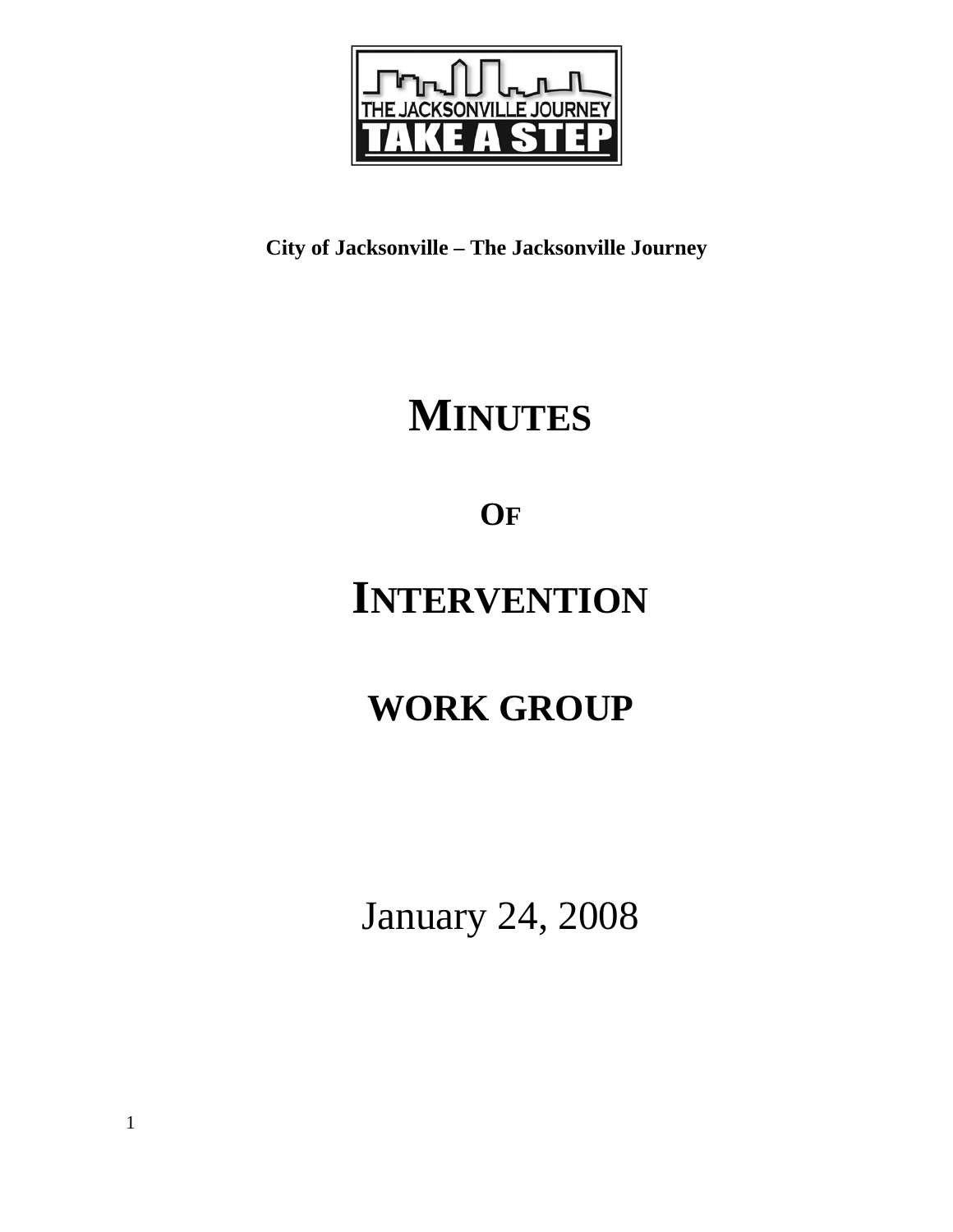## **The Jacksonville Journey – Intervention**

## **Work Group**

### **January 24, 2008**

### **1:00 p.m.**

**PROCEEDINGS before the Jacksonville Journey – Intervention work group taken on Thursday, January 24, 2008, Edward Ball Building, 8th Floor – 214 N. Hogan Street, Jacksonville, Duval County, Florida commencing at approximately 1:00 p.m.** 

### **APPEARANCES**

Gordon Bass, Member Kevin Gay, Member Mike Hallett, Member

**STAFF:**  Anna Bradley

Kerri Stewart Ginny Walthour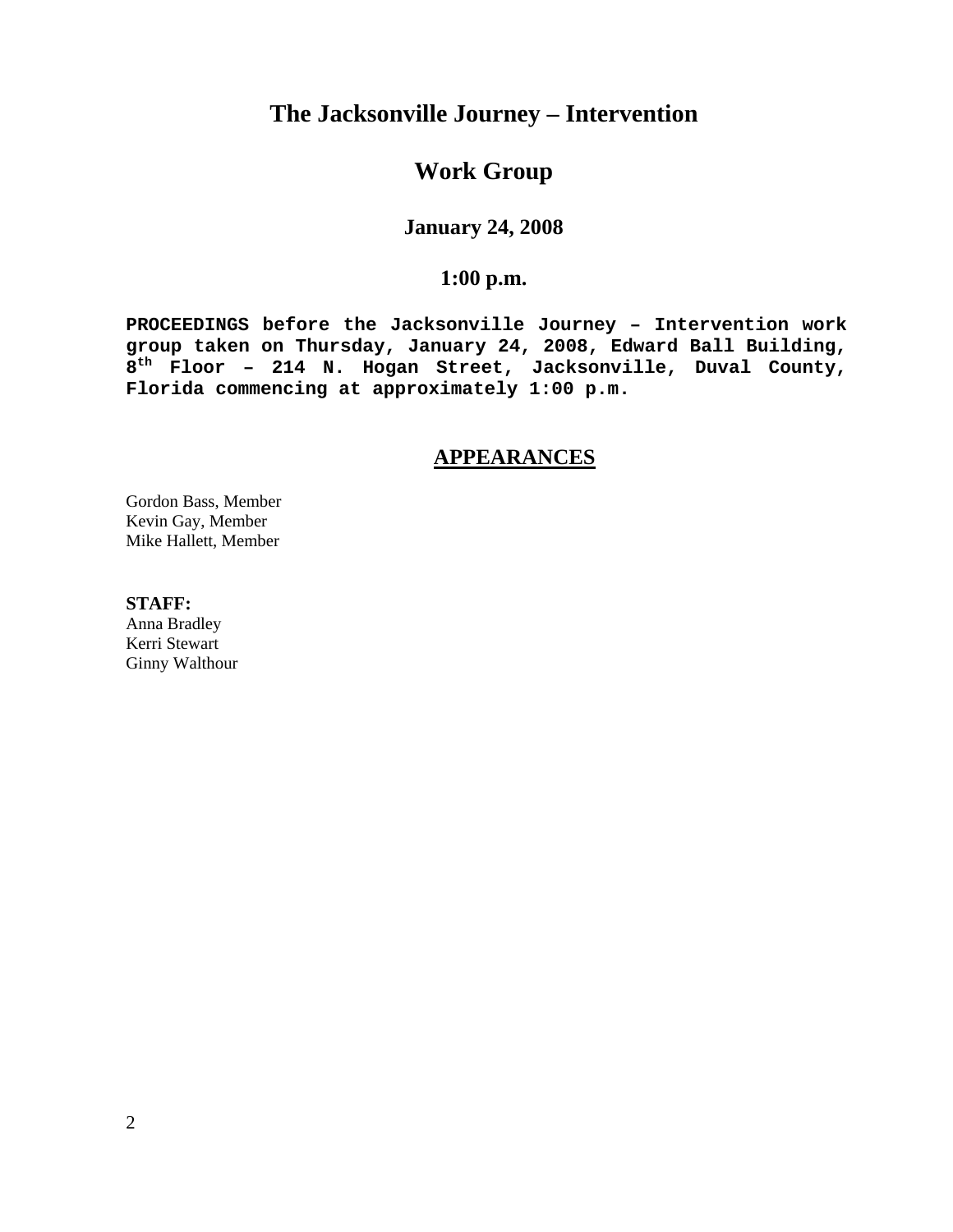#### **PROCEEDINGS**

January 24, 2008

**Purpose of Meeting.** Discuss the upcoming agenda for January 28<sup>th</sup> committee meeting.

Gordon Bass presented a report titled "Inmate Re-Entry Issues" that he would like to present at next committee meeting. The report contains data numbers from Jacksonville Sherriff's Office in terms of number of violent offenders, demographics, etc. He also presented a white paper on a recent study on re-entry from Riker's Island prison. He suggested that the committee look at the Massachusetts model to study the housing, employment elements of that report.

It was noted that Gordon Bass and the Sherriff's office handle the violent offenders and Kevin Gay and his Operation New Hope handle the non-violent offenders.

Both Gordon Bass and Kevin Gay emphasized that jobs are important for the re-entry process as the first six months an ex-felon is out of prison is the most critical time. The focus and energy of the committee should be on current successful programs that make the most impact. Also, there is a need to help connect employers with ex-felons that are newly out of the system.

Currently, Gateway Connections has a crisis hot-line. A suggestion was made to work with DOC and their call center processing to direct the incoming calls more importantly. There is a need for 24 hours a day, 7 days a week service.

Mike Hallet was asked to present the juvenile overview at the

3